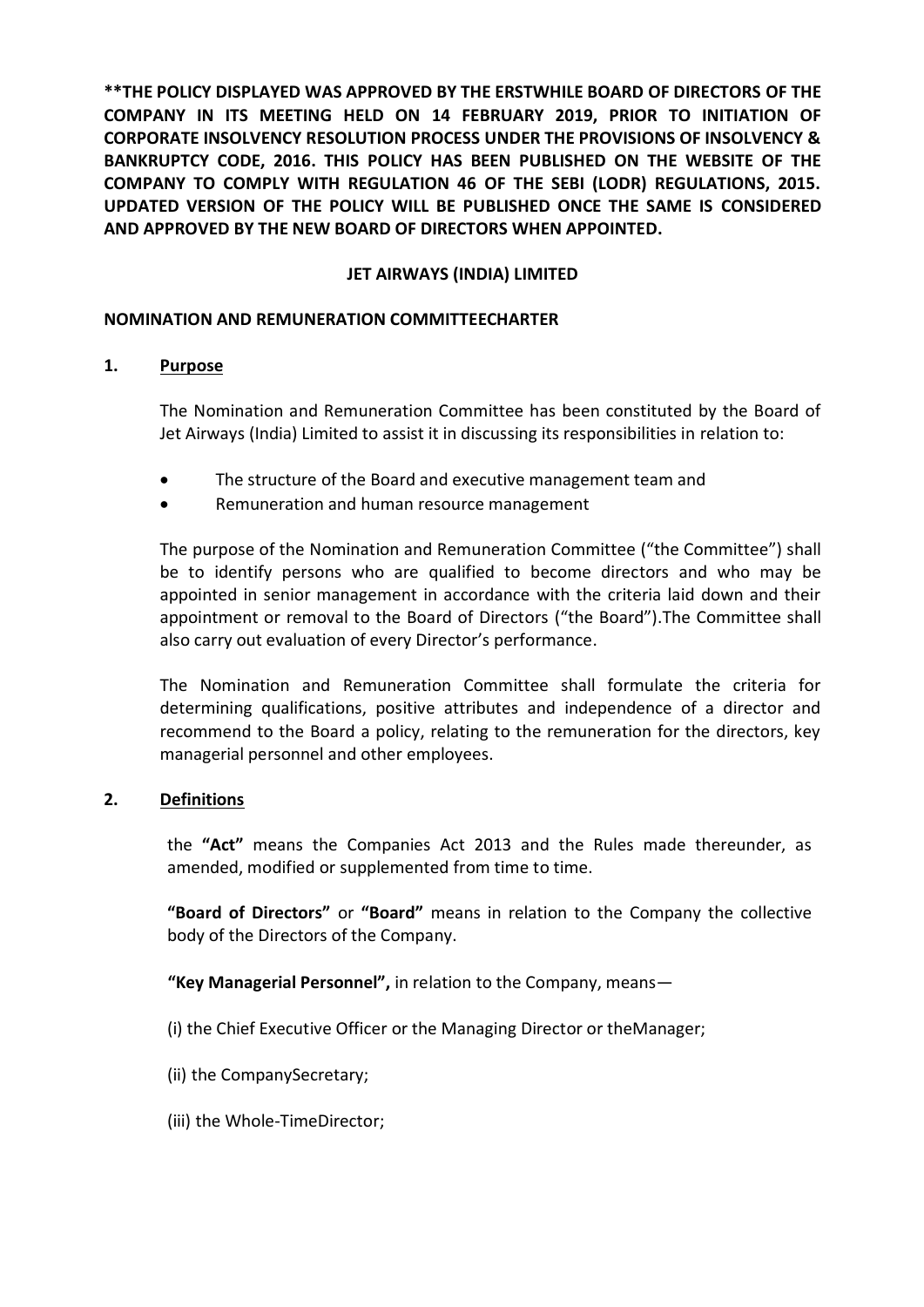- (iv) the Chief FinancialOfficer
- (v)such other officer, not more than one level below the directors who is in whole-time employment, designated as key managerial personnel by the Board; and

(vi)such other Officer as may be prescribed under theAct;

**"Independent director"** means an independent director referred to in sub-section (6) of section 149 of the act and the Rules prescribed thereunder;

#### **3. Composition**

The Committee will be appointed by and will serve at the discretion of the Board. The Committee shall comprise of minimum three and maximum of five directors, all of whom shall be non-executive directors and at least half shall be independent. Chairman of the committee shall be an independent director

The Company Secretary shall act as the Secretary of the Committee.

## **4. Quorum**

The quorum shall be either two members or one third of the members of the Committee; whichever is higher and minimum of one independent director in attendance.

#### **5. Number of Meetings**

At least one Meeting to be held in a financial year**.**

#### **6. Terms of Reference**

Nomination Activities:

- (a) Formulation of the criteria for determining qualifications, positive attributes and independence of a director and recommend to the Board a policy, relating to the remuneration of the directors, key managerial personnel and other employees;
- (b) Formulation of criteria for evaluation of Independent Directors and the Board. Additionally the Committee may also oversee the performance review process of the KMP and the executive team of the Company.
- (c) Devising a policy on Board diversity;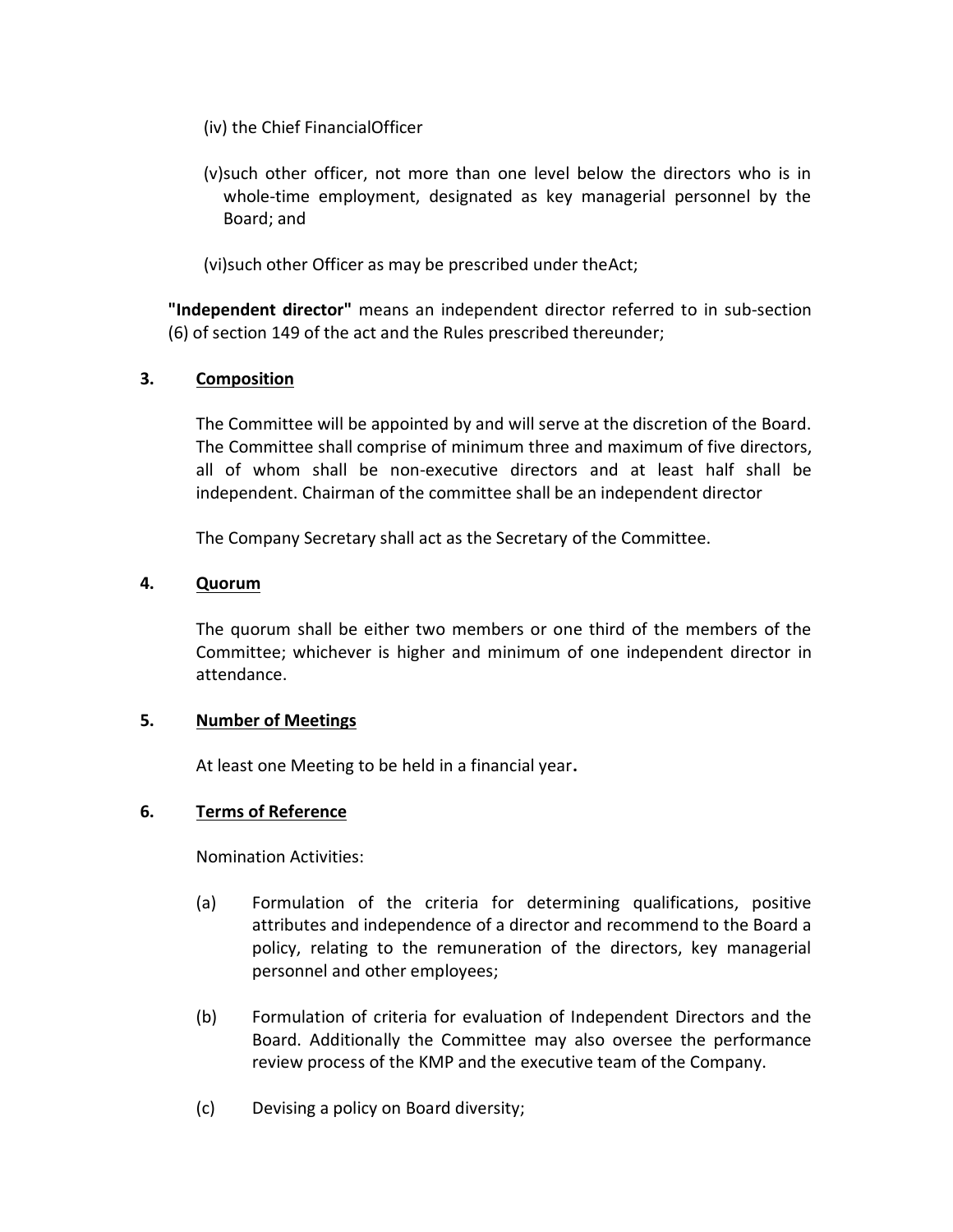- (d) Oversee familiarization programs for Directors
- (e) Identifying persons who are qualified to become directors and who may be appointed in senior management in accordance with the criteria laid down, and recommend to the Board their appointment and removal. The Company shall disclose the remuneration policy and the evaluation criteria in its Annual Report
- (f) whether to extend or continue the term of appointment of the independent director, on the basis of the report of performance evaluation ofindependent directors
- (g) Recommend to the board, all remuneration, in whatever form, payable to senior management.

Remuneration Activities

- (a) the level and composition of remuneration is reasonable and sufficient to attract, retain and motivate directors and Chief Executive Officer to run the Company successfully
- (b) annually review the Chief Executive Officer (CEO) remuneration package and performance indicator as set by the Board
- (c) relationship of remuneration to performance is clear and meets appropriate performance benchmarks; and
- (d) remuneration to directors, key managerial personnel and senior management involves a balance between fixed and incentive pay reflecting short and long-term performance objectives appropriate to the working of the Company and its goals:
- (e) recommend to the board, all remuneration, in whatever form, payable to senior management

# **7. Annual General Meeting**

The Chairperson of the Nomination and Remuneration Committee shall be present at the annual general meetings to answer queries thereat.

#### **8. General**

The Committee shall have the authority to retain and terminate the services of any consultant, advisor or any other person to assist in its work.